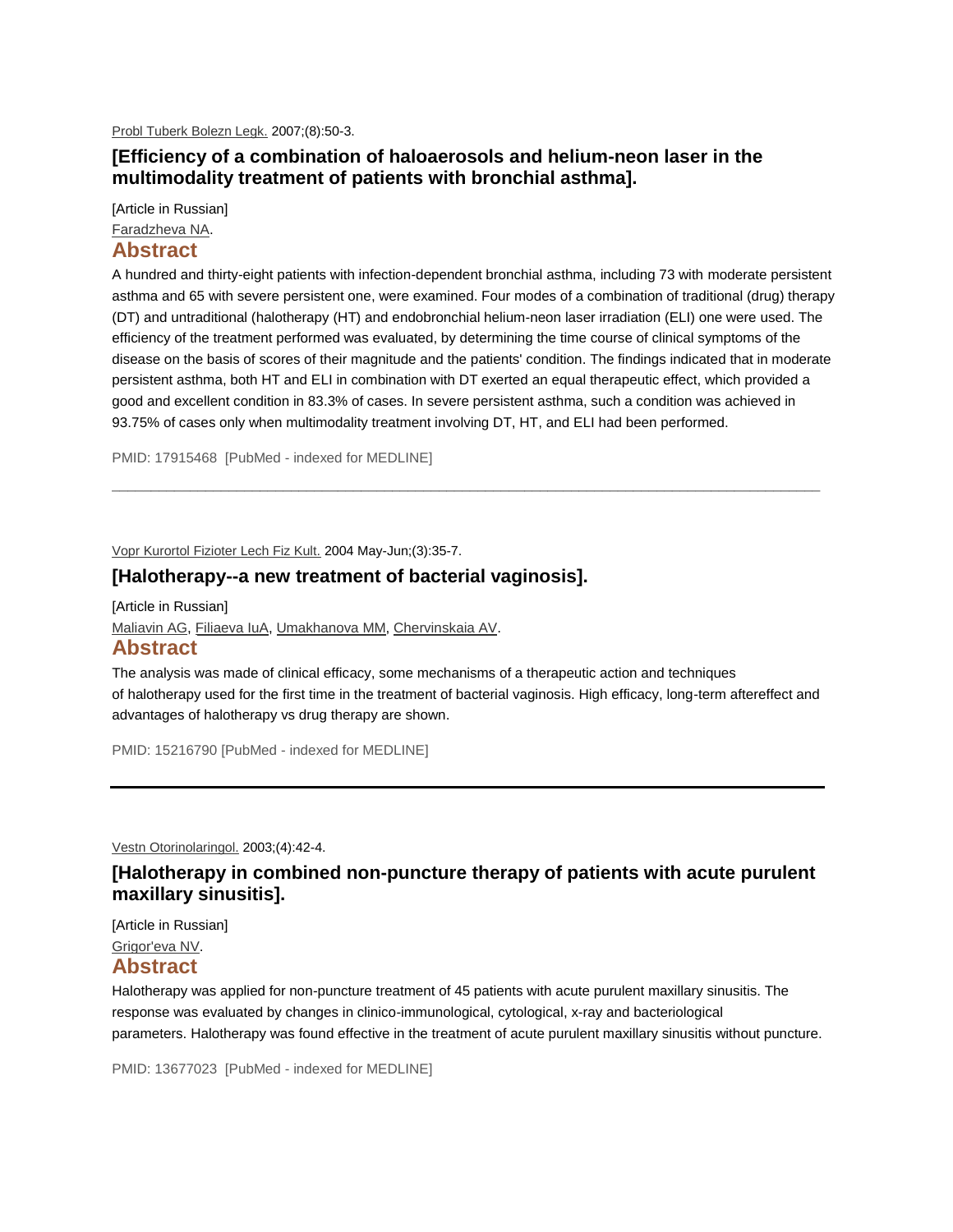[Vopr Kurortol Fizioter Lech Fiz Kult.](http://www.ncbi.nlm.nih.gov/pubmed/11530404) 2001 Jan-Feb;(1):26-7.

### **[Efficacy of therapeutic use of ultrasound and sinusoidal modulated currents combed with halotherapy in patient with occupational toxic-dust bronchitis].**

[Article in Russian]

[Roslaia NA,](http://www.ncbi.nlm.nih.gov/pubmed?term=%22Roslaia%20NA%22%5BAuthor%5D) [Likhacheva EI,](http://www.ncbi.nlm.nih.gov/pubmed?term=%22Likhacheva%20EI%22%5BAuthor%5D) [Shchekoldin PI.](http://www.ncbi.nlm.nih.gov/pubmed?term=%22Shchekoldin%20PI%22%5BAuthor%5D)

#### **Abstract**

Immunological and cardiorespiratory characteristics were studied in 88 alloy industry workers with occupational toxicdust bronchitis who received the following therapy: sinusoidal modulated currents (SMC), ultrasound (US) on the chest, halotherapy (HT) (52 patients, group 1); SMC + HT (10 patients, group 2); US + HT (15 patients, group 3); HT (11 patients, group 4). The patients did also therapeutic exercise and were massaged (chest). It was found that device physiotherapy (SMC, US) in combination with HT raise the treatment efficacy to 86.5%. This combined treatment is recommended both for treatment and prevention of obstructive syndrome in toxic-dust bronchitis.

PMID: 11530404 [PubMed - indexed for MEDLINE]

[Klin Med \(Mosk\).](http://www.ncbi.nlm.nih.gov/pubmed/11210350) 2000;78(12):37-40.

# **[Effects of halotherapy on free radical oxidation in patients with chronic bronchitis].**

[Article in Russian] [Farkhutdinov UR,](http://www.ncbi.nlm.nih.gov/pubmed?term=%22Farkhutdinov%20UR%22%5BAuthor%5D) [Abdrakhmanova LM,](http://www.ncbi.nlm.nih.gov/pubmed?term=%22Abdrakhmanova%20LM%22%5BAuthor%5D) [Farkhutdinov RR.](http://www.ncbi.nlm.nih.gov/pubmed?term=%22Farkhutdinov%20RR%22%5BAuthor%5D)

### **Abstract**

Registration of luminol-dependent chemoluminescence of blood cells and iron-induced chemoluminescence of the serum was used to study generation of active oxygen forms and lipid peroxidation in patients with chronic bronchitis (CB). 49 patients with lingering CB showed inhibition of blood cell function and enhancement of lipid peroxidation. The addition of halotherapy to combined treatment of these patients promoted correction of the disorders and improvement of CB course.

PMID: 11210350 [PubMed - indexed for MEDLINE]

[Vopr Kurortol Fizioter Lech Fiz Kult.](http://www.ncbi.nlm.nih.gov/pubmed/11197648) 2000 Nov-Dec;(6):21-4.

### **[Effectiveness of halotherapy of chronic bronchitis patients].**

[Article in Russian] [Abdrakhmanova LM,](http://www.ncbi.nlm.nih.gov/pubmed?term=%22Abdrakhmanova%20LM%22%5BAuthor%5D) [Farkhutdinov UR,](http://www.ncbi.nlm.nih.gov/pubmed?term=%22Farkhutdinov%20UR%22%5BAuthor%5D) [Farkhutdinov RR.](http://www.ncbi.nlm.nih.gov/pubmed?term=%22Farkhutdinov%20RR%22%5BAuthor%5D)

#### **Abstract**

The chemoluminescence test in 49 patients with lingering inflammatory chronic bronchitis has revealed inhibition of generation of active oxygen forms in the whole blood, intensification of lipid peroxidation in the serum, depression of local immunity. Administration of halotherapy to the above patients results in correction of disturbances of free-radical oxidation, improves local immunity and clinical course of the disease.

PMID: 11197648 [PubMed - indexed for MEDLINE]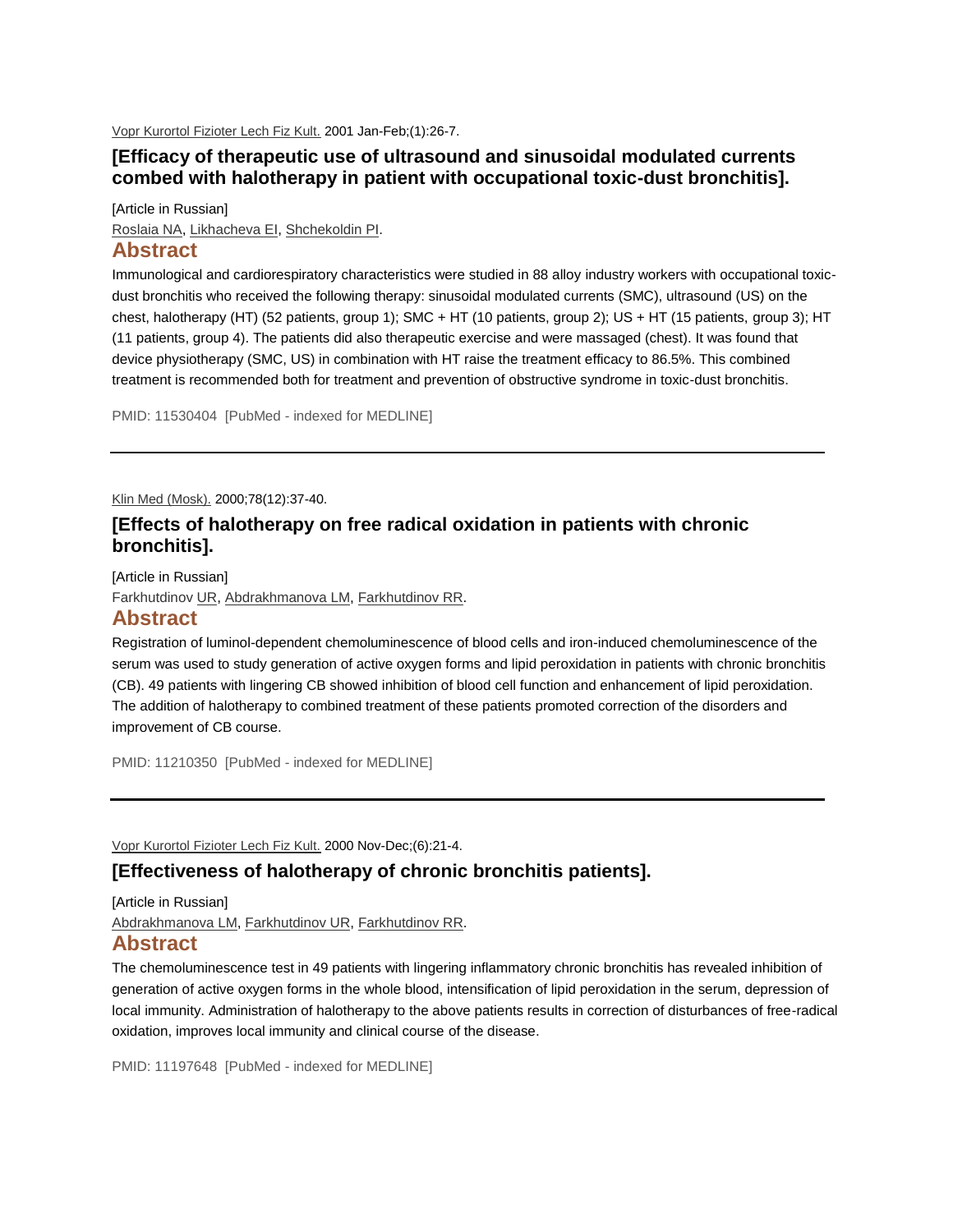[Vopr Kurortol Fizioter Lech Fiz Kult.](http://www.ncbi.nlm.nih.gov/pubmed/11094875) 2000 Jan-Feb;(1):21-4.

## **[The scientific validation and outlook for the practical use of halo-aerosol therapy].**

[Article in Russian]

# [Chervinskaia AV.](http://www.ncbi.nlm.nih.gov/pubmed?term=%22Chervinskaia%20AV%22%5BAuthor%5D)

## **Abstract**

The paper describes a new medical technique--halo-aerosol therapy, the main acting factor of which is dry highly dispersed aerosol of sodium chloride in natural concentration. Halo-aerosol therapy represents a new trend in aerosol medicine. It includes two methods: halotherapy and halo-inhalation. Biophysical and pathophysiological foundations of the new method, how it can be realized are outlined. Clinical reasons are provided for application of halo-aerosol therapy for prevention, treatment and rehabilitation of patients with respiratory diseases. Characteristics and differences of the two halo-aerosol therapy variants are analysed.

PMID: 11094875 [PubMed - indexed for MEDLINE]

[Voen Med Zh.](http://www.ncbi.nlm.nih.gov/pubmed/10439712) 1999 Jun;320(6):34-7, 96.

### **[Halotherapy in the combined treatment of chronic bronchitis patients].**

[Article in Russian] [Maev EZ,](http://www.ncbi.nlm.nih.gov/pubmed?term=%22Maev%20EZ%22%5BAuthor%5D) [Vinogradov NV.](http://www.ncbi.nlm.nih.gov/pubmed?term=%22Vinogradov%20NV%22%5BAuthor%5D)

### **Abstract**

Halotherapy proved to be a highly effective method in a complex sanatorium treatment of patients with chronic bronchitis. Its use promotes more rapid liquidation of clinical manifestations of disease, improves indices of vent function of lungs, especially those values that characterize bronchial conduction (volume of forced exhalations per second, index Tiffno), increases tolerance to physical load, normalizes indices of reduced immunity and leads to increasing the effectiveness of patient treatment in sanatorium.

PMID: 10439712 [PubMed - indexed for MEDLINE]

[Vopr Kurortol Fizioter Lech Fiz Kult.](http://www.ncbi.nlm.nih.gov/pubmed/9424823) 1997 Jul-Aug;(4):19-21.

# **[The use of an artificial microclimate chamber in the treatment of patients with chronic obstructive lung diseases].**

[Article in Russian] [Chernenkov RA,](http://www.ncbi.nlm.nih.gov/pubmed?term=%22Chernenkov%20RA%22%5BAuthor%5D) [Chernenkova EA,](http://www.ncbi.nlm.nih.gov/pubmed?term=%22Chernenkova%20EA%22%5BAuthor%5D) [Zhukov GV.](http://www.ncbi.nlm.nih.gov/pubmed?term=%22Zhukov%20GV%22%5BAuthor%5D)

### **Abstract**

Halotherapy was used for sanatorium rehabilitation in 29 patients with chronic obstructive pulmonary diseases (chronic bronchitis and asthma). Significant positive effects of this method resulted in the improvement of the flowvolume parameters curve of lung function and in hypotensive effects on blood pressure. Halotherapy is recommended for use in patients suffering from chronic obstructive pulmonary diseases with hypertension or coronary heart disease.

PMID: 9424823 [PubMed - indexed for MEDLINE]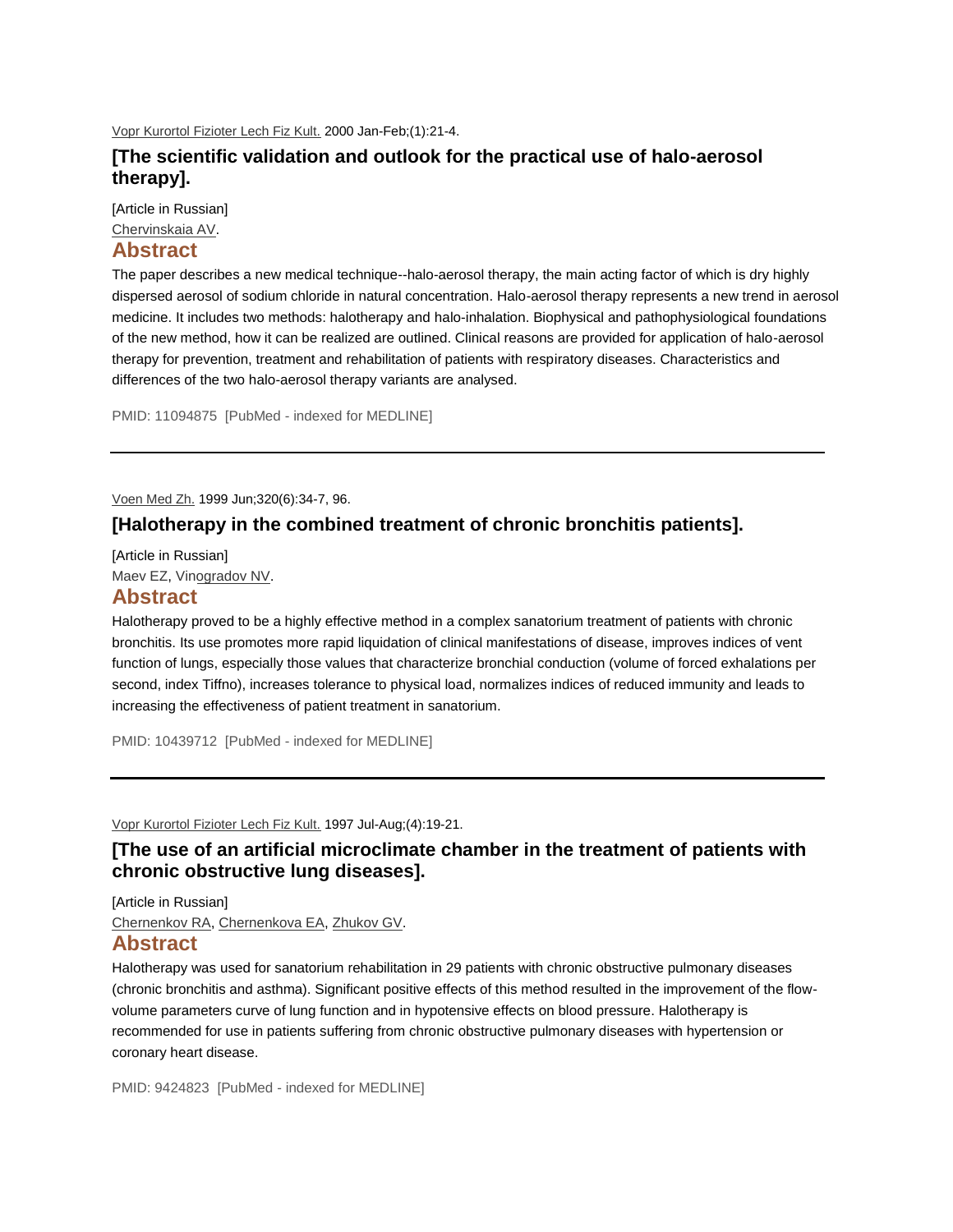# [J Aerosol Med.](http://www.ncbi.nlm.nih.gov/pubmed/10161255) 1995 Fall;8(3):221-32. **Halotherapy for treatment of respiratory diseases.**

[Chervinskaya AV,](http://www.ncbi.nlm.nih.gov/pubmed?term=%22Chervinskaya%20AV%22%5BAuthor%5D) [Zilber NA.](http://www.ncbi.nlm.nih.gov/pubmed?term=%22Zilber%20NA%22%5BAuthor%5D)

#### **Source**

Saint-Petersburg Pavlov National Medical University, Russia.

# **Abstract**

This work elucidates the questions upon the development of a new drug-free method of a respiratory diseases treatment. Halotherapy (HT)--is mode of treatment in a controlled air medium which simulates a natural salt cave microclimate. The main curative factor is dry sodium chloride aerosol with particles of 2 to 5 mkm in size. Particles density (0.5-9 mg/m3) varies with the type of the disease. Other factors are comfortable temperature- humidity regime, the hypobacterial and allergen-free air environment saturated with aeroions. The effect of HT was evaluated in 124 patients (pts) with various types of respiratory diseases. The control group of 15 pts received placebo. HT course consisted of 10-20 daily procedures of 1 hour. HT resulted in improvements of clinical state in the most of patients. The positive dynamics of flow-volume loop parameters and decrease of bronchial resistance measured by bodyplethysmography were observed. The changes in control group parameters after HT were not statistically significant. The specificity of this method is the low concentration and gradual administration of dry sodium chloride aerosol. Data on healing mechanisms of a specific airdispersive environment of sodium chloride while while treatment the respiratory diseases are discussed.

PMID: 10161255 [PubMed - indexed for MEDLINE]

[Ter Arkh.](http://www.ncbi.nlm.nih.gov/pubmed/9019826) 1996;68(8):24-8.

# **[Bronchial hyperreactivity to the inhalation of hypo- and hyperosmolar aerosols and its correction by halotherapy].**

[Article in Russian] [Gorbenko PP,](http://www.ncbi.nlm.nih.gov/pubmed?term=%22Gorbenko%20PP%22%5BAuthor%5D) [Adamova IV,](http://www.ncbi.nlm.nih.gov/pubmed?term=%22Adamova%20IV%22%5BAuthor%5D) [Sinitsyna TM.](http://www.ncbi.nlm.nih.gov/pubmed?term=%22Sinitsyna%20TM%22%5BAuthor%5D)

### **Abstract**

18 bronchial asthma (BA) patients (12 with mild and 6 with moderate disease) were examined before and after halotherapy (HT) for airways reactivity using provocative tests with ultrasonic inhalations of purified water (UIPW) and hypertonic salt solution (HSS). Bronchial hyperreactivity (BHR) to UIPW and HSS before treatment occurred in 13 and 11 patients (72 and 69%, respectively). HT reduced BHR in 2/3 and 1/2 of the patients, respectively. In the rest patients BHR was unchanged or increased, being so to UIPW only in patients with atopic asthma in attenuating exacerbation. Clinical efficacy of HT and initial BHR to UIPW correlated ( $r = 0.56$ ;  $p < 0.05$ ). No correlation was found between HT efficacy and initial BHR to HSS.

PMID: 9019826 [PubMed - indexed for MEDLINE]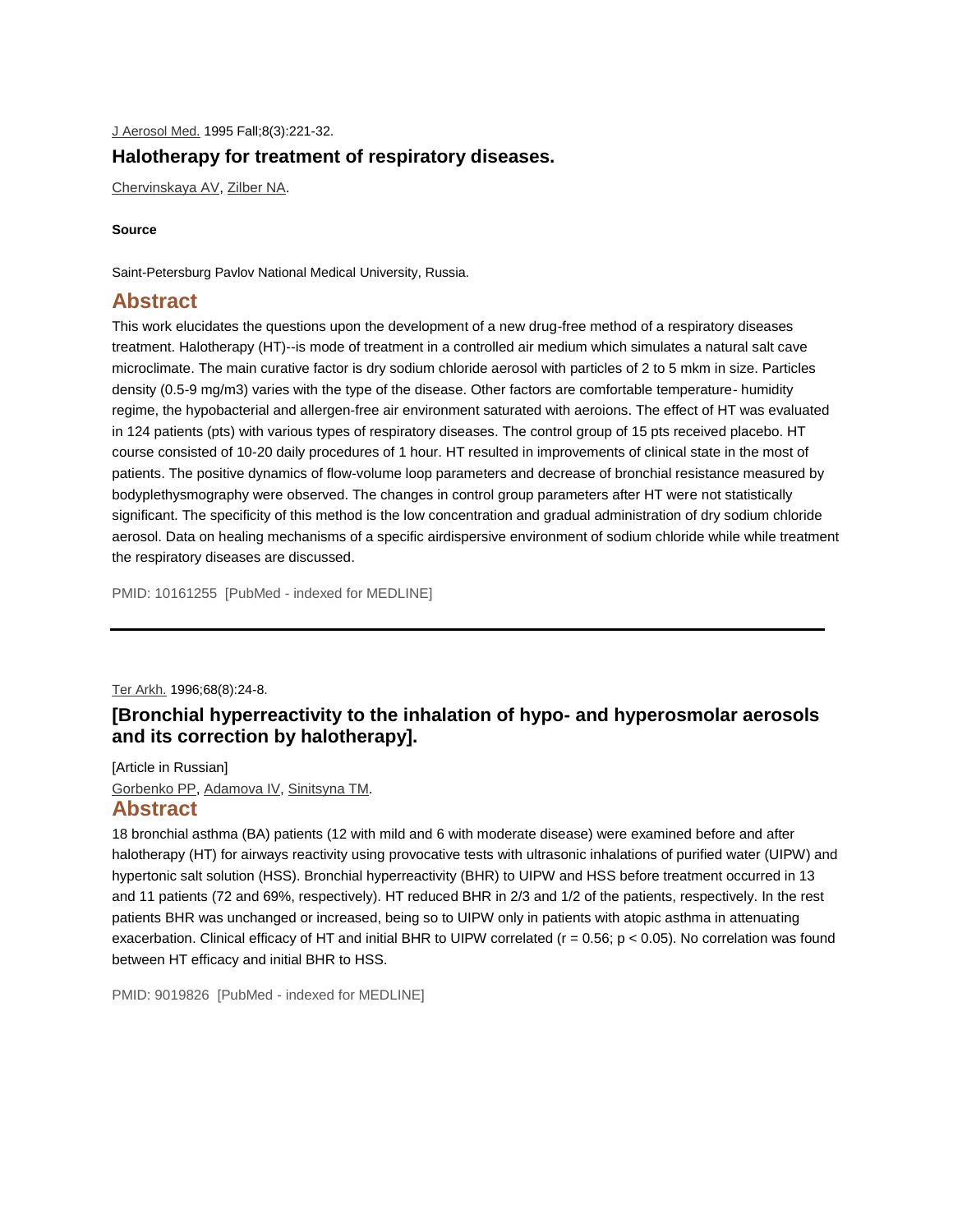[Vopr Kurortol Fizioter Lech Fiz Kult.](http://www.ncbi.nlm.nih.gov/pubmed/7785211) 1995 Jan-Feb;(1):11-5.

## **[The use of halotherapy for the rehabilitation of patients with acute bronchitis and a protracted and recurrent course].**

[Article in Russian]

[Borisenko LV,](http://www.ncbi.nlm.nih.gov/pubmed?term=%22Borisenko%20LV%22%5BAuthor%5D) [Chervinskaia AV,](http://www.ncbi.nlm.nih.gov/pubmed?term=%22Chervinskaia%20AV%22%5BAuthor%5D) [Stepanova NG,](http://www.ncbi.nlm.nih.gov/pubmed?term=%22Stepanova%20NG%22%5BAuthor%5D) [Luk'ian VS,](http://www.ncbi.nlm.nih.gov/pubmed?term=%22Luk) [Goncharova VA,](http://www.ncbi.nlm.nih.gov/pubmed?term=%22Goncharova%20VA%22%5BAuthor%5D) [Pokhodzeĭ IV,](http://www.ncbi.nlm.nih.gov/pubmed?term=%22Pokhodze%C4%AD%20IV%22%5BAuthor%5D) Krivitskaia [VZ,](http://www.ncbi.nlm.nih.gov/pubmed?term=%22Krivitskaia%20VZ%22%5BAuthor%5D) [Vishniakova LA,](http://www.ncbi.nlm.nih.gov/pubmed?term=%22Vishniakova%20LA%22%5BAuthor%5D) [Pokhaznikova MA,](http://www.ncbi.nlm.nih.gov/pubmed?term=%22Pokhaznikova%20MA%22%5BAuthor%5D) [Faustova ME,](http://www.ncbi.nlm.nih.gov/pubmed?term=%22Faustova%20ME%22%5BAuthor%5D) et al.

### **Abstract**

Halotherapy was used for rehabilitation in 25 patients with acute bronchitis of long-standing and recurrent types. The main therapeutic action was ensured by aerodispersed medium saturated with dry highly dispersed sodium chloride aerosol, the required mass concentration being maintained in the range of 1 to 5 mg/m3. Therapy efficacy was controlled through assessment of clinical, functional, immunological and microbiological findings. Metabolic activity values were taken into consideration as well. Positive dynamics of the function indices in the clinical picture resulted from elimination of pathogenic agents, control of slowly running inflammatory lesions and stimulation of some immune system factors. Favourable changes in metabolic activity were present: normalization of serotonin excretion, marked decrease of unbalance in lipid peroxidation-antioxidant system.

PMID: 7785211 [PubMed - indexed for MEDLINE]

[Vestn Otorinolaringol.](http://www.ncbi.nlm.nih.gov/pubmed/18833128) 2008;(4):74-7.

### **[Haloinhalation therapy of patients with allergic and vasomotor rhinitis].**

[Article in Russian] [Aleksandrov AN,](http://www.ncbi.nlm.nih.gov/pubmed?term=%22Aleksandrov%20AN%22%5BAuthor%5D) [Chervinskaia AV,](http://www.ncbi.nlm.nih.gov/pubmed?term=%22Chervinskaia%20AV%22%5BAuthor%5D) [Ostrinskaia TV.](http://www.ncbi.nlm.nih.gov/pubmed?term=%22Ostrinskaia%20TV%22%5BAuthor%5D)

# **Abstract**

The results of placebo-controlled randomized trial of effectiveness of haloinhalation treatment with application of individual inhaler Haloneb in 125 patients with allergic and vasomotor rhinitis demonstrated high efficacy of the method. A positive effect was achieved in 90.4% patients with allergic and 92.1% with vasomotor rhinitis. Efficacy of the method is explained by anti-edema, anti-allergic and anti-inflammatory effects of haloinhalation therapy.

PMID: 18833128 [PubMed - indexed for MEDLINE]

Vopr Kurortol [Fizioter Lech Fiz Kult.](http://www.ncbi.nlm.nih.gov/pubmed/17201217) 2006 Nov-Dec;(6):19-21.

### **[Aeroionotherapy in prevention of acute respiratory diseases in children].**

[Article in Russian] [Khan MA,](http://www.ncbi.nlm.nih.gov/pubmed?term=%22Khan%20MA%22%5BAuthor%5D) [Bobrovnitskiĭ IP,](http://www.ncbi.nlm.nih.gov/pubmed?term=%22Bobrovnitski%C4%AD%20IP%22%5BAuthor%5D) [Chervinskaia AV,](http://www.ncbi.nlm.nih.gov/pubmed?term=%22Chervinskaia%20AV%22%5BAuthor%5D) [Sotnikova EN,](http://www.ncbi.nlm.nih.gov/pubmed?term=%22Sotnikova%20EN%22%5BAuthor%5D) [Vakhova EL.](http://www.ncbi.nlm.nih.gov/pubmed?term=%22Vakhova%20EL%22%5BAuthor%5D) **Abstract**

Our studies show pathogenetic validity of using biocontrolled aeroionotherapy in children often having acute respiratory infections. A course impact of negative aeroions corrected functional disorders in children, reduced frequency of acute respiratory infections, durations of the illness.

PMID: 17201217 [PubMed - indexed for MEDLINE]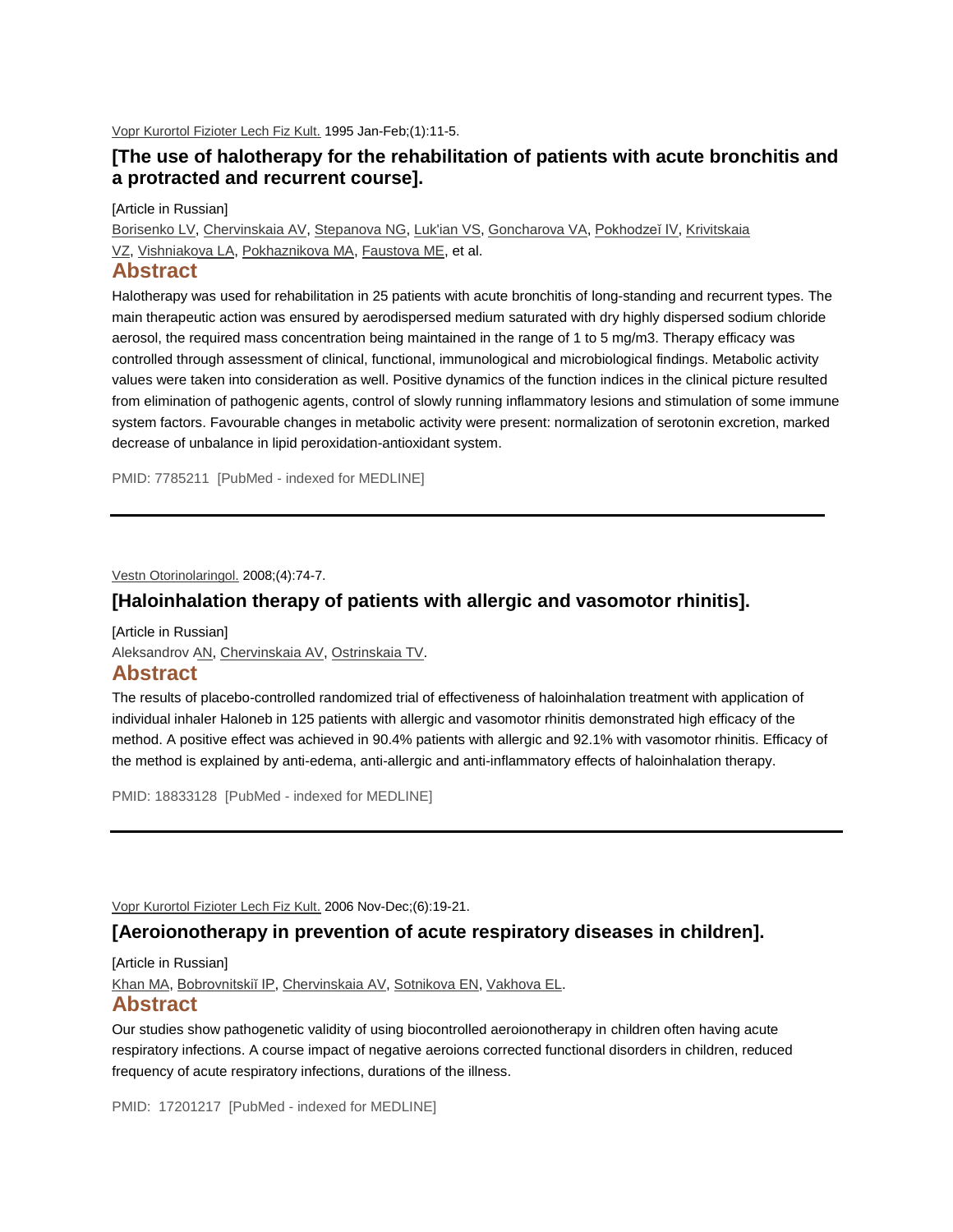#### [Med Tr Prom Ekol.](http://www.ncbi.nlm.nih.gov/pubmed/15318454) 2004;(6):22-7.

### **[New approaches to dosimetry of ions in air].**

[Article in Russian] [Dudarev AA,](http://www.ncbi.nlm.nih.gov/pubmed?term=%22Dudarev%20AA%22%5BAuthor%5D) [Turubarov VI,](http://www.ncbi.nlm.nih.gov/pubmed?term=%22Turubarov%20VI%22%5BAuthor%5D) [Chervinskaia AV.](http://www.ncbi.nlm.nih.gov/pubmed?term=%22Chervinskaia%20AV%22%5BAuthor%5D)

# **Abstract**

The authors considered contemporary methods of air ions dosimetry, suggested new approaches to dosimetry of ions in air, set new concepts for exposure and absorbed dose rate. The article covers experimental results and method determining absorbed dose rate under exposure to air ions.

PMID: 15318454 [PubMed - indexed for MEDLINE]

[Ter Arkh.](http://www.ncbi.nlm.nih.gov/pubmed/11980122) 2002;74(3):48-52.

# **[Effect of halogen aerosol therapy on resistance parameters of the respiratory tract].**

[Article in Russian]

[Chervinskaia AV,](http://www.ncbi.nlm.nih.gov/pubmed?term=%22Chervinskaia%20AV%22%5BAuthor%5D) [Kvetnaia AS,](http://www.ncbi.nlm.nih.gov/pubmed?term=%22Kvetnaia%20AS%22%5BAuthor%5D) [Cherniaev AL,](http://www.ncbi.nlm.nih.gov/pubmed?term=%22Cherniaev%20AL%22%5BAuthor%5D) [Apul'tsina ID,](http://www.ncbi.nlm.nih.gov/pubmed?term=%22Apul) [Amelina EL,](http://www.ncbi.nlm.nih.gov/pubmed?term=%22Amelina%20EL%22%5BAuthor%5D) [Molodtsova VP,](http://www.ncbi.nlm.nih.gov/pubmed?term=%22Molodtsova%20VP%22%5BAuthor%5D) [Faustova ME.](http://www.ncbi.nlm.nih.gov/pubmed?term=%22Faustova%20ME%22%5BAuthor%5D)

# **Abstract**

#### *AIM:*

Assessment of the efficacy of dry high-dispersive aerosol of sodium chloride--the main acting factor of haloaerosol therapy--on defense system of the respiratory tract.

#### *MATERIAL AND METHODS:*

188 patients with respiratory disease and at risk of pulmonary pathology received course of haloaerosol therapy. 49 matched patients were given placebo. The effect of the treatment was assessed by clinicoendoscopic picture, cytomorphological and bacteriological characteristics of the bronchoalveolar lavage, contamination activity of the microflora, activity of local humoral immunity in pharyngeal brush-biopsies and saliva, rheological indices of the sputum.

#### *RESULTS:*

Dry aerosol of sodium chloride demonstrated antiinflammatory activity in the respiratory tract, mucoregulating action. It enhances drainage of the bronchi, activates alveolar macrophages, improves biocenosis and local humoral immunity.

#### *CONCLUSION:*

Haloaerosol therapy has positive effect on the defense system, improves function of the respiratory tracts.

```
PMID: 11980122 [PubMed - indexed for MEDLINE]
```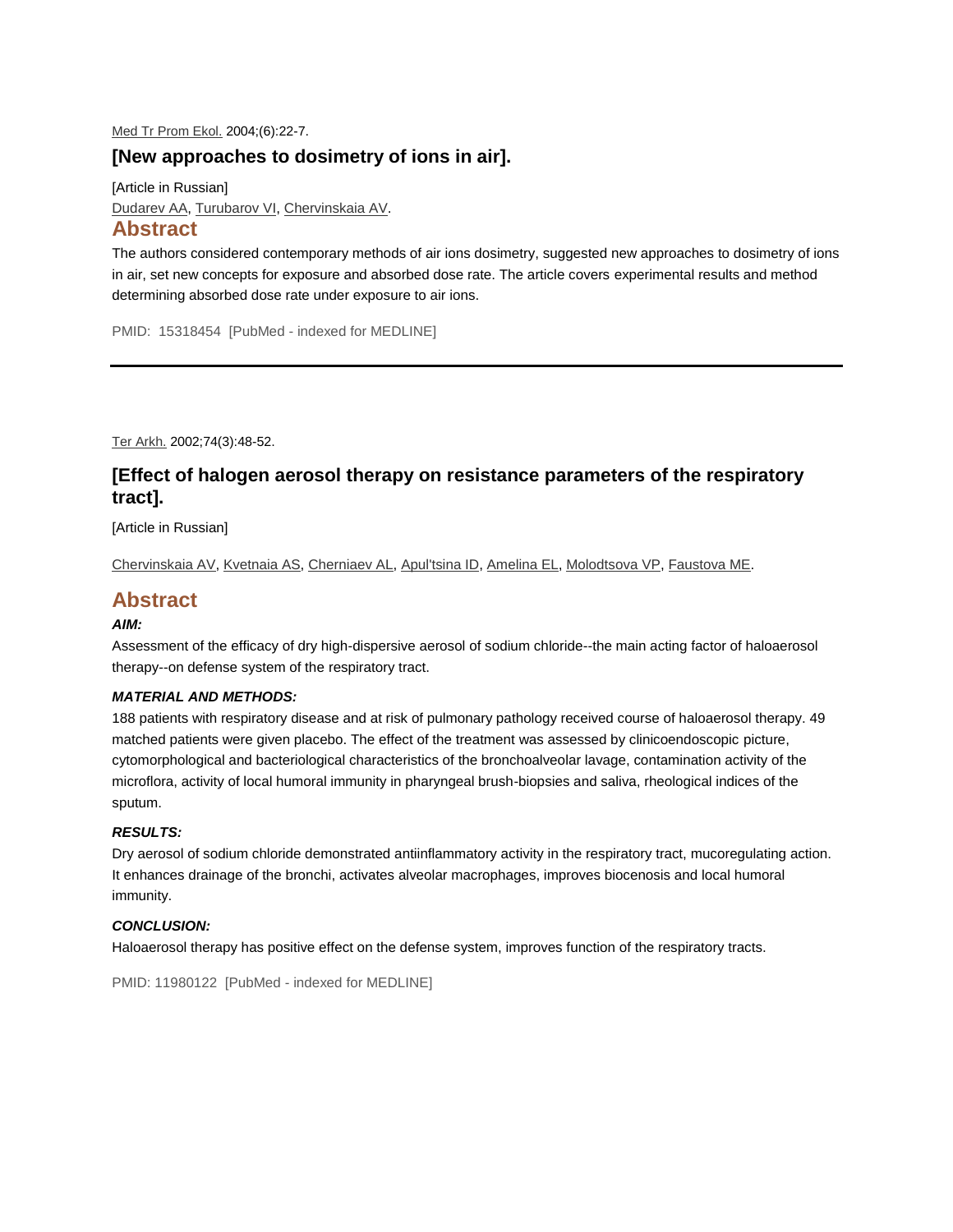[Vopr Kurortol Fizioter Lech Fiz Kult.](http://www.ncbi.nlm.nih.gov/pubmed/10513463) 1999 Jul-Aug;(4):8-12.

# **[The therapeutic effects of a dry sodium chloride aerosol in bronchial asthma patients].**

[Article in Russian] [Bobrov LL,](http://www.ncbi.nlm.nih.gov/pubmed?term=%22Bobrov%20LL%22%5BAuthor%5D) [Ponomarenko GN,](http://www.ncbi.nlm.nih.gov/pubmed?term=%22Ponomarenko%20GN%22%5BAuthor%5D) [Sereda VP,](http://www.ncbi.nlm.nih.gov/pubmed?term=%22Sereda%20VP%22%5BAuthor%5D) [Chervinskaia AV.](http://www.ncbi.nlm.nih.gov/pubmed?term=%22Chervinskaia%20AV%22%5BAuthor%5D) PMID: 10513463 [PubMed - indexed for MEDLINE]

[Vopr Kurortol Fizioter Lech Fiz Kult.](http://www.ncbi.nlm.nih.gov/pubmed/11094876) 2000 Jan-Feb;(1):25-9.

# **[The clinical efficacy of halo-inhalational therapy in bronchial asthma patients].**

[Article in Russian] [Bobrov LL,](http://www.ncbi.nlm.nih.gov/pubmed?term=%22Bobrov%20LL%22%5BAuthor%5D) [Ponomarenko GN,](http://www.ncbi.nlm.nih.gov/pubmed?term=%22Ponomarenko%20GN%22%5BAuthor%5D) [Sereda VP.](http://www.ncbi.nlm.nih.gov/pubmed?term=%22Sereda%20VP%22%5BAuthor%5D) PMID: 11094876 [PubMed - indexed for MEDLINE]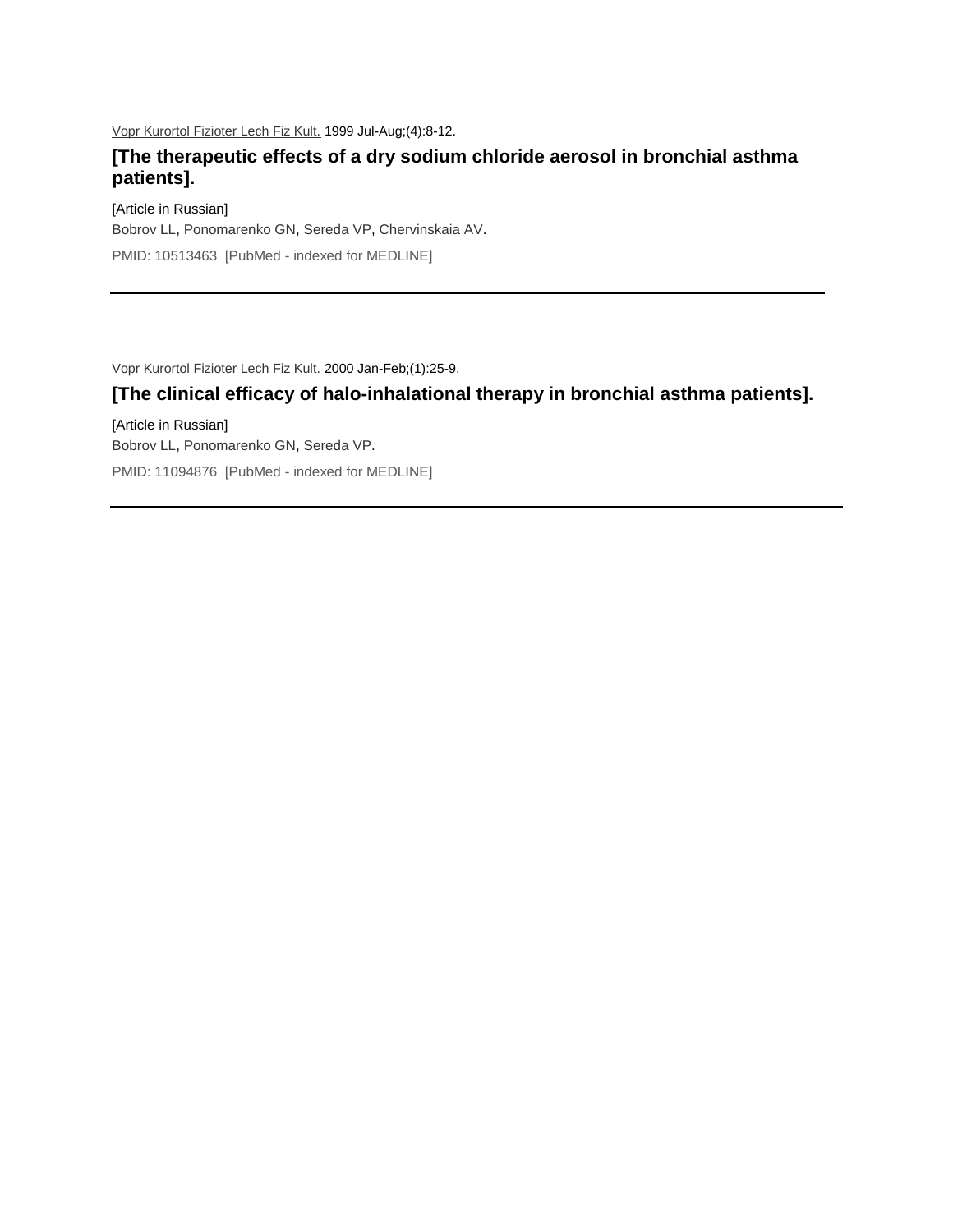- Medical reports
- **Yamamoto Institute for Rehabilitation** Training institue of Semmelweis University (Complementive Medical Attendance) Budapest, 1196 Petofi u. 79. Hungary, Tel/ fax: +36 1 2813035 E-mail: drhegyi@elender.hu Division leader doctor: Dr. Hegyi Gabriella MD.PhD.

### **Medical Expertise of the inhaler set called the Saltpipe**

**The inspection of the instrument requested by:** B.B. System Kereskedelmi és Szolgáltató Kft. (B.B. System Ltd. For Commerce and Services ) 1146 Budapest, Francia út 57/c. (repr.: Békefi Imre) The date of arrival of the instrument to our institute: 01. 09. 2002.

**Description of the instrument:** A ceramic container, filled with a mixture of special salt crystals and minerals

**Application of the instrument:** Setting it in the way of the inhaled air it helps the easier penetrability of the upper respiratory tructs with a special inhaling opportunity

#### **The basics of the functioning of the instrument:**

#### **Inhalation is a special method for the local treatment of respiratory illnesses. The advantages of the inhalational method are:**

- Local effect
- Higher salt concentration in the upper tructs
- Fast results
- The systematic effect is lower than in case of medication implied orally or injected
- The instrument employs only fully natural resources

#### **The obtainable physiological effects are:**

- Mucolysis
- Secretolysis
- Eventually: bronchospasmolysis
- In case of special material (minerals) antiphlogisticus effect

#### **Indications of the application:**

For the cronic illnesses of respiratory tructs (asthma, bronchiale), and for different forms of allergic rhinitis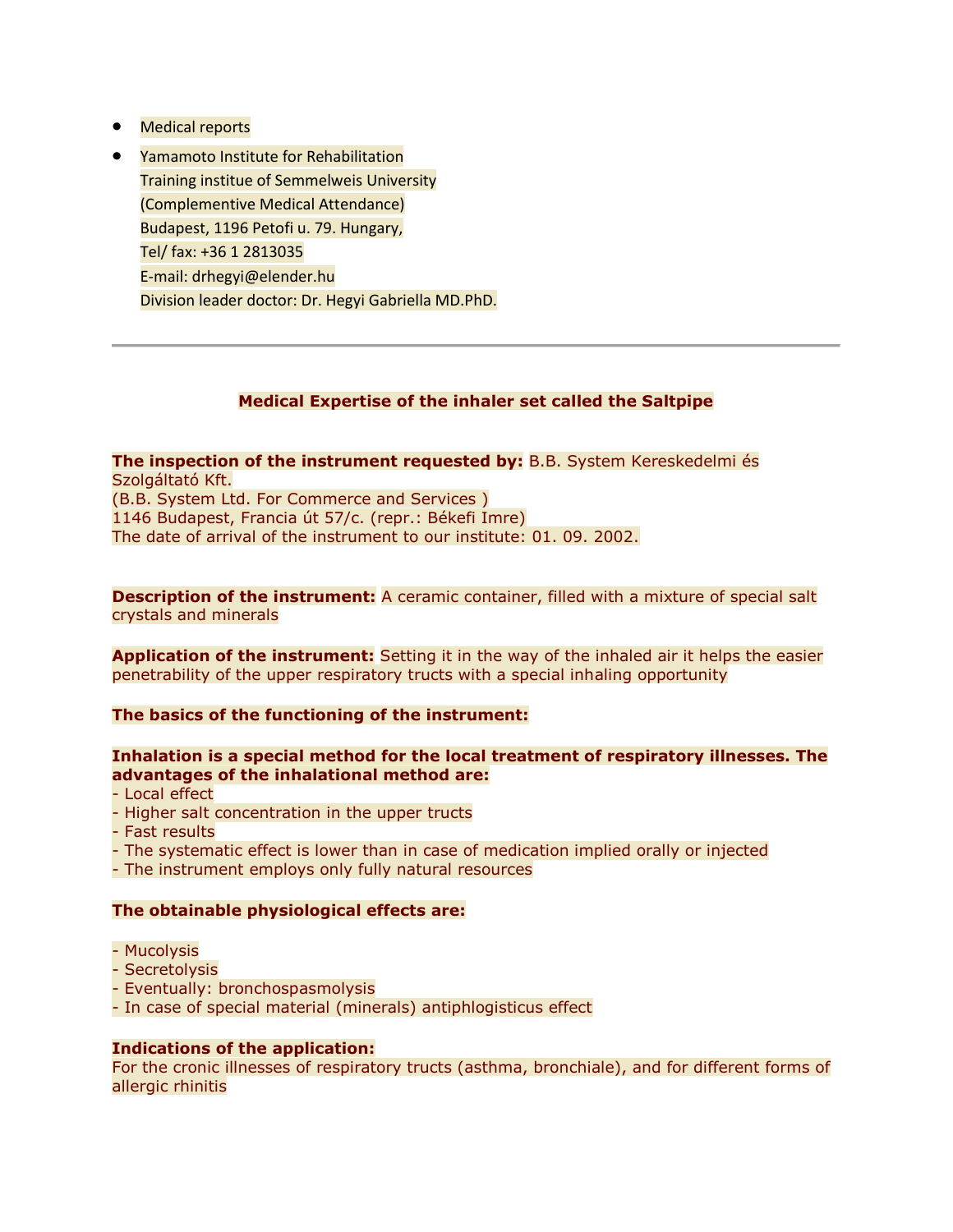In case of long term application of the set the vital capacity intensifies and subjectively, it provides an improved general state of health

#### **In our institute we tested the instrument on the following group of illnesses:** - cronic upper respiratory catarrhs

- cronic respiratory illnesses (asthma, bronchiale) in acute and severe phase

#### **Our Experiences:**

For the proper way of application the user must be trained and the process must be controlled, monitored later on. With the remission of the patien's condition an individual dose must be defined with other expression: the duration of application must be determined.

The hypocamnia, caused by the forced - too hard - inhalation must be avoided so the aquirement of the proper technique is essential.

In order to avoid contamination, and in order to keep the instrument clean, only one patient should use one set. During the application of the instrument we did not change the dosage of the patients.

The voluntarily involved patients we randomly divided into the "treatment" and the "control" groups. The "treatment" patients used the instument several times a day for a determined period of time. Weekly and after two months we examined the patients - with attention to iron-, and vitalcapacity.

Observations:The application of the Saltpipe is effective even in case of cronic upper respiratory illnesses, but in these cases there was a need for medicinary supplementation also.

In case of the cronic illnesses, the patients reported about a subjectively easier breathing and inspirational experiences, which was officially confirmed by objective vitalcapacity measurements.

Based on the above mentioned statements, the outcome of the adjuvant application of the instrument has proven to be EFFECTIVE in many of the cases. During the test period no side effects have been observed.

#### **Accordingly:**

I suggest the application of the "Saltpipe" instrument as a complementive, supportive method with the following completion:

It must be distributed with a suitably informative and ethic description for users, which does not deceive the user and does not make him or her abandon the previously used traditional medicaments and treatment.

**Budapest, 08. 10. 2002.**

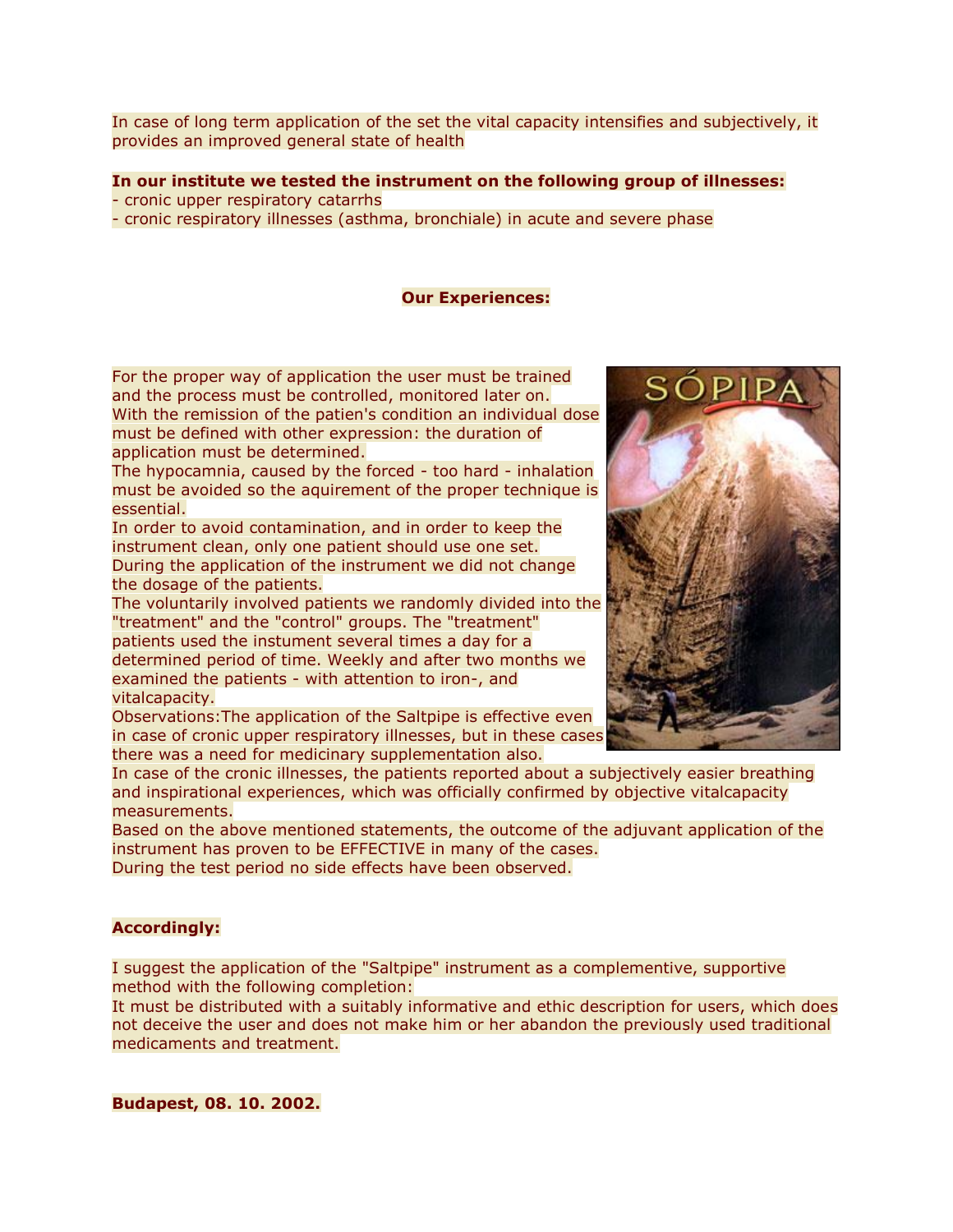#### **Dr. Hegyi Gabriella MD.PhD. Division leader specialist**



**Duna Television: Our guest is dr. Matild Kovács, division leader specialist of the Csepel Hospital:**

**Matild Kovács:** Good morning! Greetings to everyone!

**Show Host:** Are you already using this Saltpipe in the Hospital? Do you offer this to your patients?

**Matild Kovács:** We use the Saltpipe during the abulant medical attendance of our patients. We offer it to them with quite good results, since it is like a mobile salt cavern therapy. The salt crystal-filled instrument helps to dissolve the sediments (crusts) and secretions that stucks onto the respiratory tructs and also helps in the depletion.

**Show Host:** Is it fully able to substitute cavern therapy?

**Matild Kovács:** No, not completely, only that part of the cave, or cavern therapy where salt crystals are adopted (utilized). Since the micro climate of the caves is inevitable concerning cave therapy, which - obviously - cannot be created at home, under domestic circumstances.

**Show Host:** What kind of minerals does this pipe contain?

**Matild Kovács:** Saltpipe contains mainly calcium-salts, besides, on the level of micro elements we can also find the natrium, the chlorine and the potassium. In small quantity also the bromine and the iodine.

**Show Host:** Is this an expensive instrument?

**Matild Kovács:** Considering its long term usability, further more, the positive effects, the current commercial price is acceptable.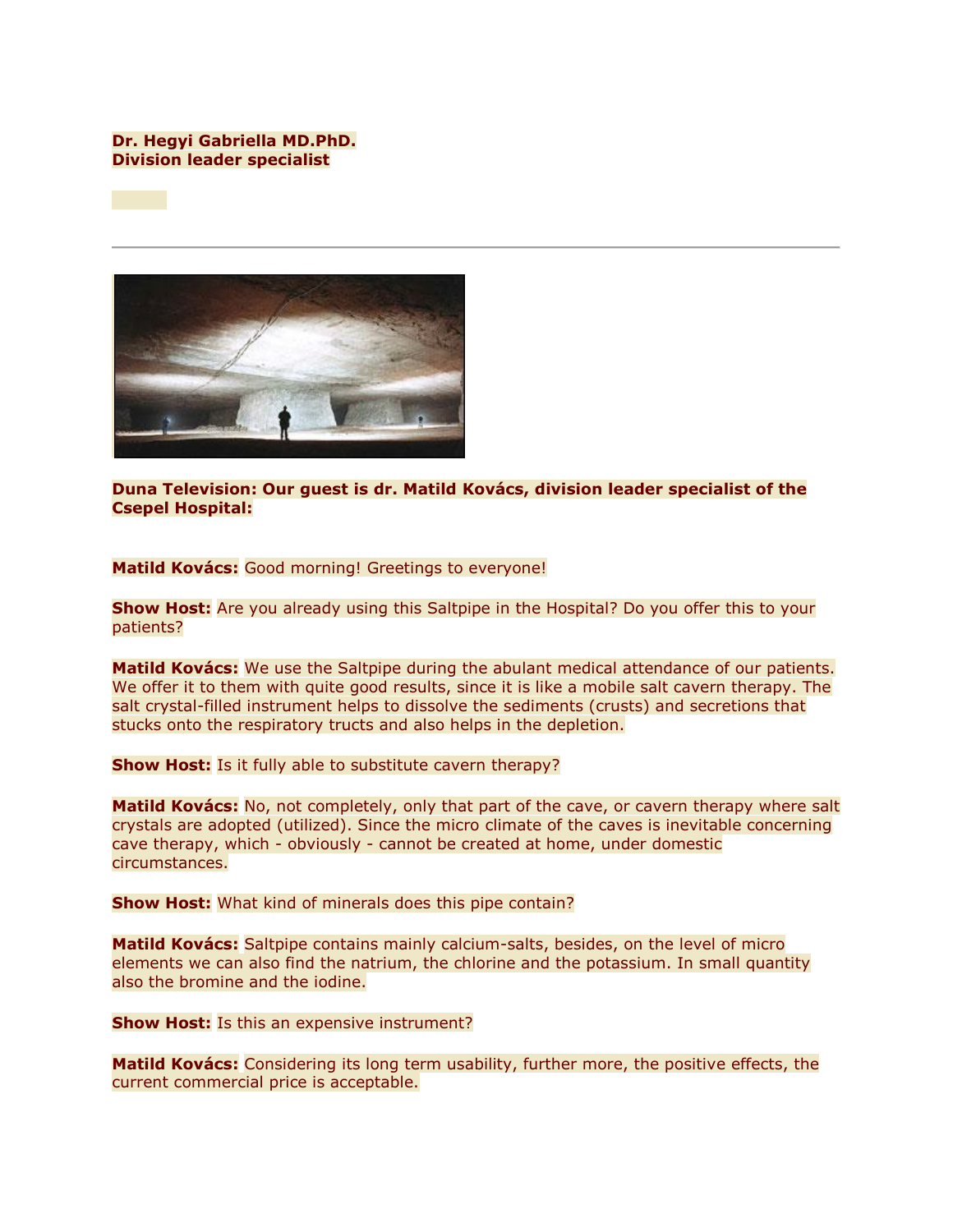**Show Host:** How often do we need to change/replace it?

**Matild Kovács:** The inventors filled it with a quantity which is sufficient for 5 years.

**Show Host:** Who are the ones who can use it, and for who wouldn't you suggest it?

**Matild Kovács:** As a matter of fact, it can be used by everyone. Even small children, starting at the age when they can be trained what is the proper way of breathing through this salt crystal-filled pipe. We can suggest it to people suffering from cronic respiratory diseases, allergies and also for smokers - with very good results. Practically for everyone who suffers from irritated respiratory alteration.

**Show Host:** On what levels of sickness can we use it?

**Matild Kovács:** In the preventive period, in case of cronical diseases, to prevent the acute stage or avoid protraction. Of course it is not a substitute for a medicine. It is not a medicament, but it plays an important role in the preventive therapy.

**Show Host:** How often is the use of the pipe needed?

**Matild Kovács:** In order to reach the beneficial results, it is necessary to use it daily.

**Show Host:** Is the pipe known abroad?

**Matild Kovács:** Well, many foreign countries show interest towards the Saltpipe, since the incidence rate of the the allergic upper-, and lower respiratory illnesses is getting higher and higher. Because of this, every product that offers results on the field of restoring good condition, and at the same time improves the comfort-feeling without any side effects, clearly creates interest everywhere.

**Show Host:** Well, thank you for coming, and allow me one more question: those people whose interest aroused towards the Saltpipe are probably interested: can they already purchase this product?

**Matild Kovács:** Yes, of course, it is already on the market. Thank you for the interview!

#### **Prof. Dr. Szilveszter Török President of the Association of Hungarian Natural-Healing Practitioners and Life Re-Formers**

#### **Opinion about the Saltpipe:**

I find the therapy - carried out by the Saltpipe - the most natural, physiological and the most effective of all. Very important - the simple fact - it is, that the air, inhaled through the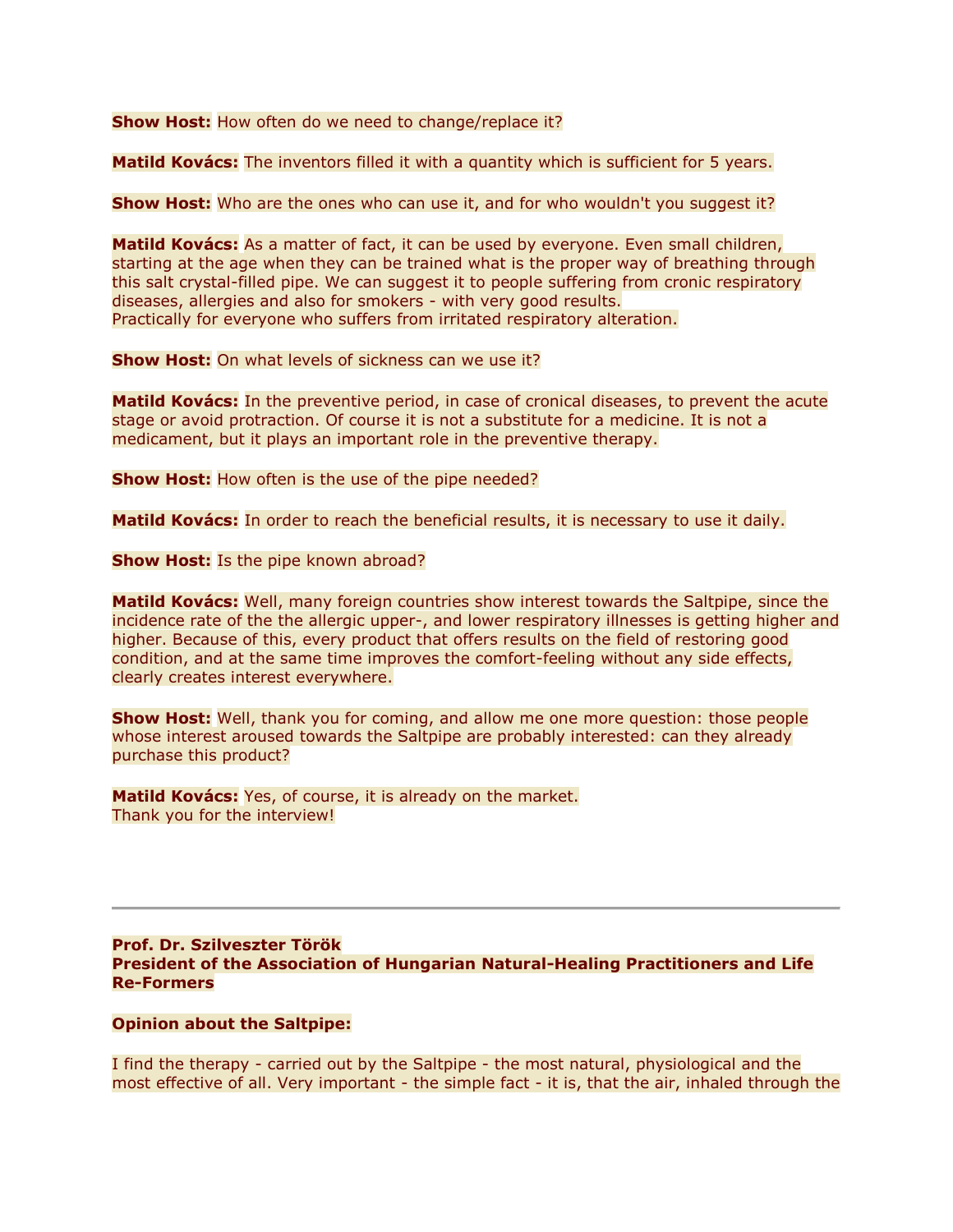saltpipe, creates much better conditions for the respiratory tructs and for the lung than the in-room or the outside air.

We can observe that the mood and comfort feeling of the people who use the saltpipe improved in a short term; their optimism and belief in their recovery appears. These positive feelings - in case of both the adults and children - report about the activisation of those limbical-reticular centers inside the body, which are responsible for the intesifying of our adaptational skills.

This positive background is a very important factor of the Saltpipe's healing effect. The wonderful therapic effects of salt caverns are well known to everybody. Intensifying these effects the two smartly designed appliances: the Saltpipe and the Salty-phant (developped especially for children) donate us directly.

**Dr. Ferenc Pátz Pulmonologist**

#### **Groups of patients:**

6 Asthma bronchiale 2 Sinusitis maxillaris 2 Laryngitis subglottica

Boys: 7 Girls: 3

#### **Age:**

The youngest child: 3 years old The eldest: 16 years old Average: 9 years

#### **Duration:**

Average: 6 weeks The longest: 2 months period The shortest: 4 weeks period

#### **Experiences:**

The product is catching the attention of both the children and the parents with its nice looks, especially with the latest elephant design, which does not give the impresson of a medicament.

The description should be attached in the form of a little brochure, the method of application should be described in a more detailed, pointed, highlighted way /introduction, "what to dos", and the importance of the daily, regular usage/.

Because of the relatively short testing period, we could draw only a few conclusions.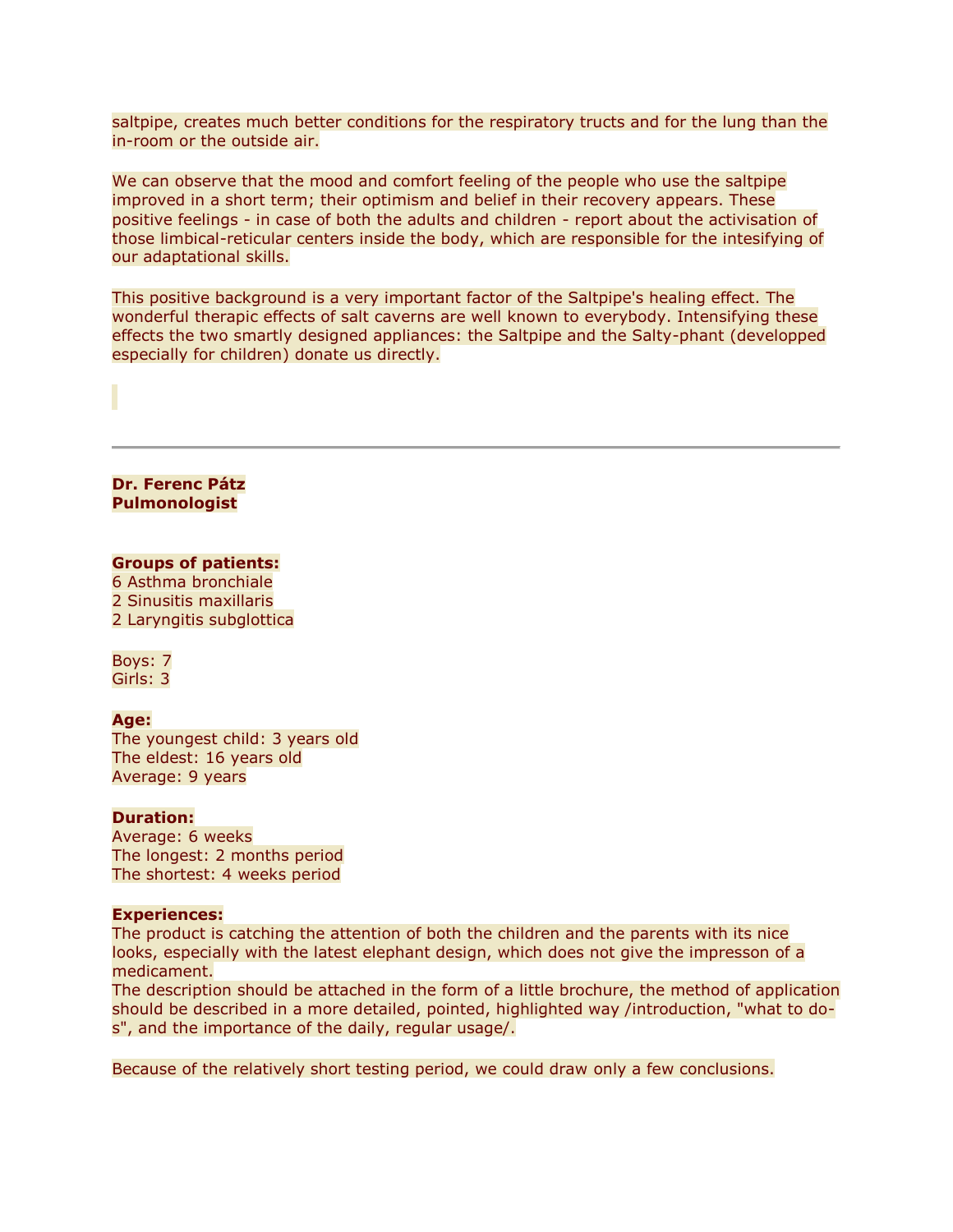We received indisputably positive feedbacks from both of the patients suffering from recitive sinusitis. As a result of the application of the set, in the first 2-3 weeks the nasal discharge intensified, later the intensity of the mornig and evening coughings decreased.

In case of one of our two patients suffering from the illness of pseudo-croup, we did not experience any significant changes, the "barking-like" coughing did not emerge less frequently, its progress was similar to the previous way. There wasn't much of a chance for the good outcome anyway, because of the conditions created by the possibility of virus infection. In the other case, the patient did not have coughing seizures in the testing period, but it might be a coincidence, because of the short period (again) we cannot give a "clearcut", certain explanation.

In case of our asthmatic patients (who were represented in a greater number) we would have also needed longer time for drawing more reliable conclusions. Since at wintertime the chance of infection is greater and the existance of allergens is not significant, these circumstances also influenced the effects of the instument.

In two cases, the parents experienced that the relief from the asthmatic seizures come sooner and the torturing coughing ended faster.

In two cases the frequency of seizures decreased and it the last two cases we did not observe any significant changes.

#### **Dr. Erzsébet Csikai Doctor, natural-healing practitioner**

This product became so popular that it already has a nickname: Salty-phant. It is a great idea of the inventors: needs only a small storage place, easily cleanable and very effective. I've heard about it for the first time on a late radio show and right then I had the opportunity for a trial. I immediately experienced its beneficial effects. Breathing became so easy, I felt that more, & cleaner air reached my lung, despite the fact that I am completely healthy.

I was wondering if it aroused such a good feeling in my case how beneficial it could be for those prople who are suffering from respiratory illnesses.

Since then many people can enjoy this simple way of help which can be always held at hand. Its popularity is well proven by the fact, that its price significantly decreased in a relatively short period. This factor brings it closer and gives the opportunity for more and more people to experience it.

Also happily heard that a nice elephant-shaped instrument was developped especially for the use of children. This way the small ones also use it gladly.

I wish Saltpipe to become a remedy in several people's life!